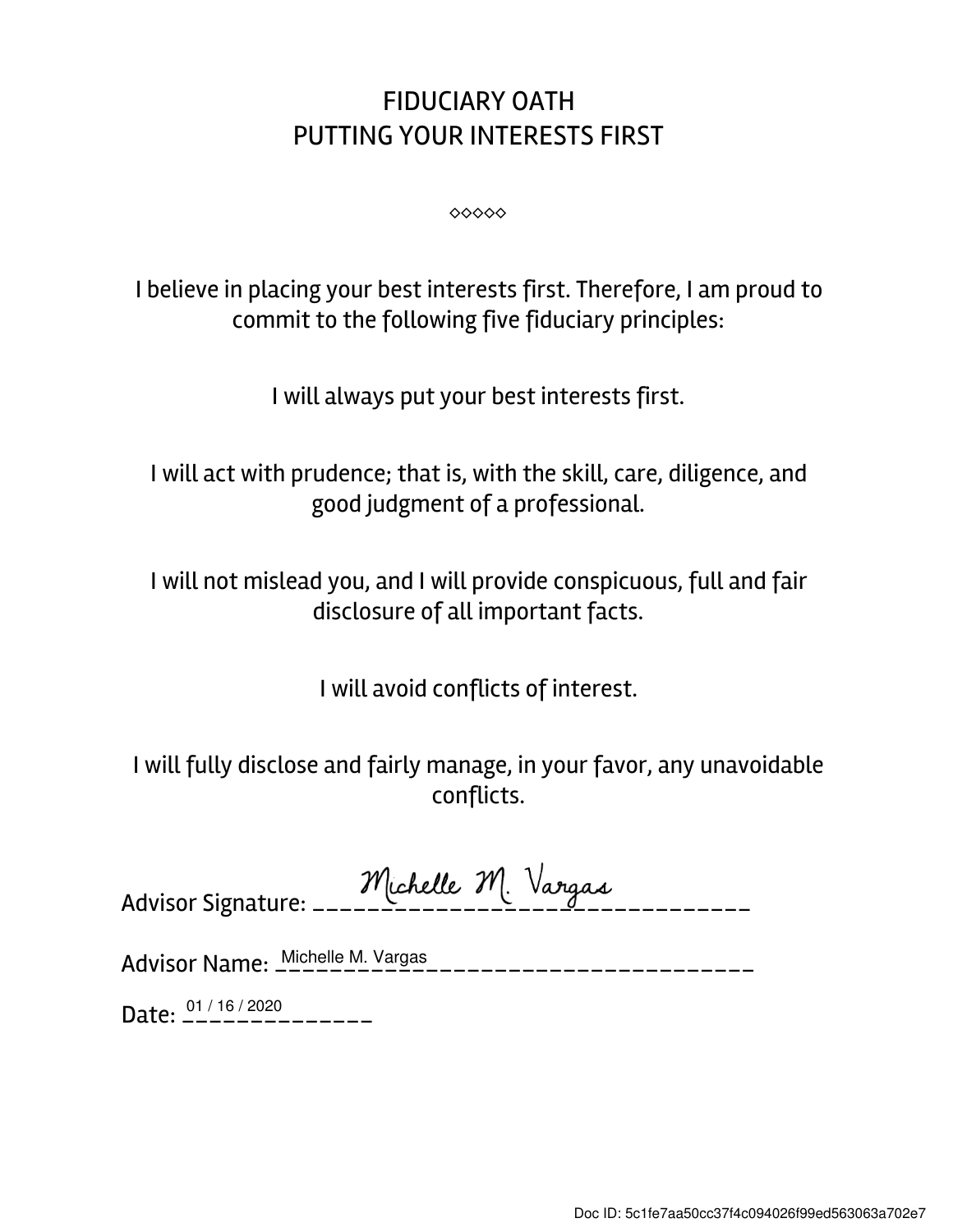## FEE-ONLY AGREEMENT

The definition of "fee-only" under NAPFA and the CFP Board is straightforward - if you can earn a commission by selling something in the financial services industry, you must disclose the commission and therefore cannot be fee-only. Any act of holding out as a fee-only advisor while ANY commissions are coming in constitutes a violation.

Notably, the CFP Board expands this definition to include even the ability to earn a commission, including through a related party. So having a "separate" insurance agency relationship to which clients could be cross-referred, or a relationship with a broker-dealer, violates the fee-only requirement. Holding an insurance license is permitted as a fee-only advisor - as some states actually require an insurance license even just to give insurance advice - but being appointed with an insurance company to sell their products would violate the fee-only requirements. XYPN adopts the CFP definition of "fee-only."

Short term side hustle of real estate / insurance sales may seem attractive, but as Michael Kitces always reminds us: "never make long-term decisions based on short-term cash flow needs". If you need to work on a commissioned basis before making the transition to fee-only advising and XYPN that is your choice, but to be a member of XYPN and a fee-only advisor, the commissions have to end. Even just selling the rare one policy every few years is still a violation of being fee-only.

We at XYPN allow members to transition to fee-only, recognizing that some people may have had insurance or other commission-based relationships in the past, and that it takes time to transition. We allow for a 12 month transition.

## As such, upon joining XYPN, Members:

- 1) Must not sell any new products immediately as of joining (member requirement)
- 2) Must eliminate all trails within 12 months (member requirement)
- 3) Must not hold out as fee-only at ANY POINT (including during the 12 month period) while still receiving trails
- 4) Cannot be listed on the XYPN website as an XYPN advisor while still receiving ANY trails

If you decide to sell real estate or insurance during your tenure with XYPN, you will need to leave XYPN, NAPFA and notify the CFP Board. If you're under a 12 month contract with us, you agree to buyout the remaining portion of the contract per the terms listed therein.

Advisor Signature: \_\_\_\_\_\_\_\_\_\_\_\_\_\_\_\_\_\_\_\_\_\_\_\_\_\_\_ Date: \_\_\_\_\_\_\_\_\_\_\_\_\_\_\_\_\_\_\_\_\_\_\_\_\_ 01 / 16 / 2020